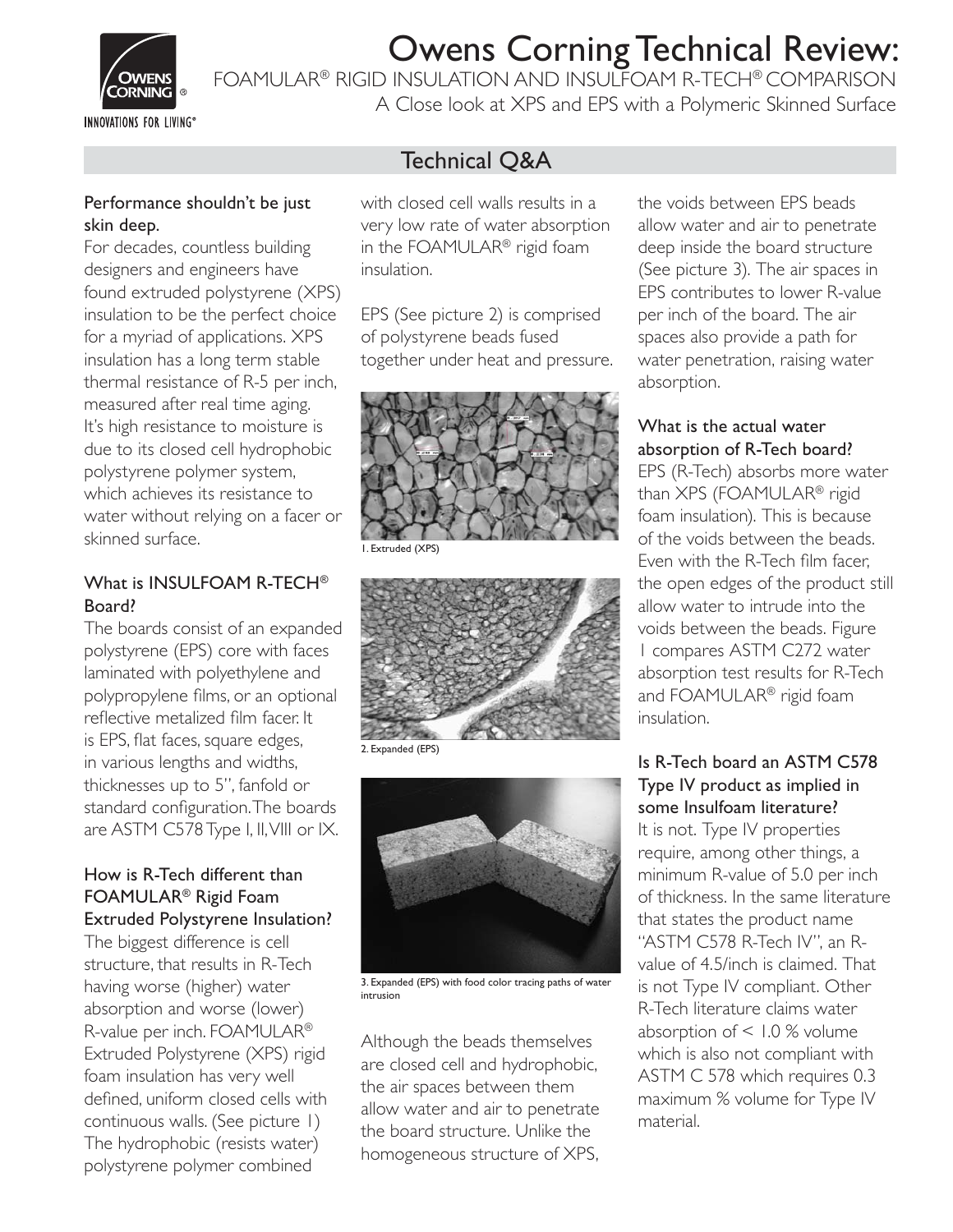

FOAMULAR® RIGID INSULATION AND INSULFOAM R-TECH® COMPARISON

A Close look at XPS and EPS with a Polymeric Skinned Surface

## Technical Q&A



Water Absorption - % Volume (1" thick samples)

#### NOTE:

Water absorption is measured in accordance with ASTM C272. A sample  $12" \times 12" \times 1"$  thick is weighed dry, then submerged in water for 24 hours, removed, and immediately weighed wet. Weight gain is calculated and divided by the volume of the sample. 3 samples are tested and results averaged.

#### Is it true that XPS has no 20 year warranty position as claimed in R-Tech literature?

It is not true. FOAMULAR® XPS rigid foam insulation is warranted for 90% of the published R-5 at 20 years with no exclusions for exposure to moisture or other conditions. Visit www. foamular.com to view and download a complete warranty for FOAMULAR® XPS rigid foam insulation products.

When EPS like Insulfoam absorbs water it loses R-value, and, it is susceptible to permanent EPS bead damage, or breaking apart, from freezing-thawing cycles. That is cause for concern for EPS products. There is no warranty available to examine on-line for R-Tech, however, there is a warranty available for public inspection on the Insulfoam

In addition to the 24 hour data required by the test standard, 2 hour, 7 day and 14 day data is also graphed to provide additional insight into the effects of longer term exposure to water.

FOAMULAR® 250, 1.64 pcf density, ASTM C578 Type IV R-Tech, 0.96 pcf density, ASTM C578 Type I Data source: Owens Corning Science & Technology Laboratories

website that says the following about Insulfoam EPS roof insulation:

*"…this warranty…shall not cover any failure of the insulation to meet the minimum R-value Standard due to… moisture resulting from improper installation, application, or design of the roofing system...(or) Moisture resulting from a malfunction or failure of other roof system components… The warranty is not enforceable if the EPS insulation is damaged by any natural cause….by any act of negligence, any accident…or any intentional or unintentional misuse…"* 

It is clear that Insulfoam has enough concern about the negative effect of water on its EPS core products, that it is necessary to exclude coverage if exposed to water. If the same concerns and exclusions apply to the EPS core of R-Tech, then its use below grade,

or in cavity walls, or in any other place where it will encounter water is questionable. If the film laminates are damaged during installation or during installation of brick cladding or during backfill, presumably that might also void any warranty. As a minimum, design professionals should ask, "if water gets into EPS insulation, warranty or not, what happens and why the exclusions for some Insulfoam EPS products?"

### How effective are insect resistance treated EPS boards?

Not very effective. The Insulfoam literature for "insect resistant rigid insulation" says, "Insulfoam insect resistant EPS has been tested against termites and carpenter ants. It should not be considered a barrier system." That really says it all. There are multiple concerns about insect infestation that treated boards cannot address. Polystyrene (EPS and XPS) does not provide a food source. However, it is a tunneling media conducive to creating the shelter that insects need to forage. Although Insulfoam is not specific about the treatment applied to its board, most EPS producers that claim "insect resistant" base their claims on borate coated beads. Borates abrade the body of some insects which leads to death by dehydration. Insects (termites, carpenter ants) are random foragers. If the insect ahead dies, the insect behind unemotionally pushes the body aside and continues on. Eventually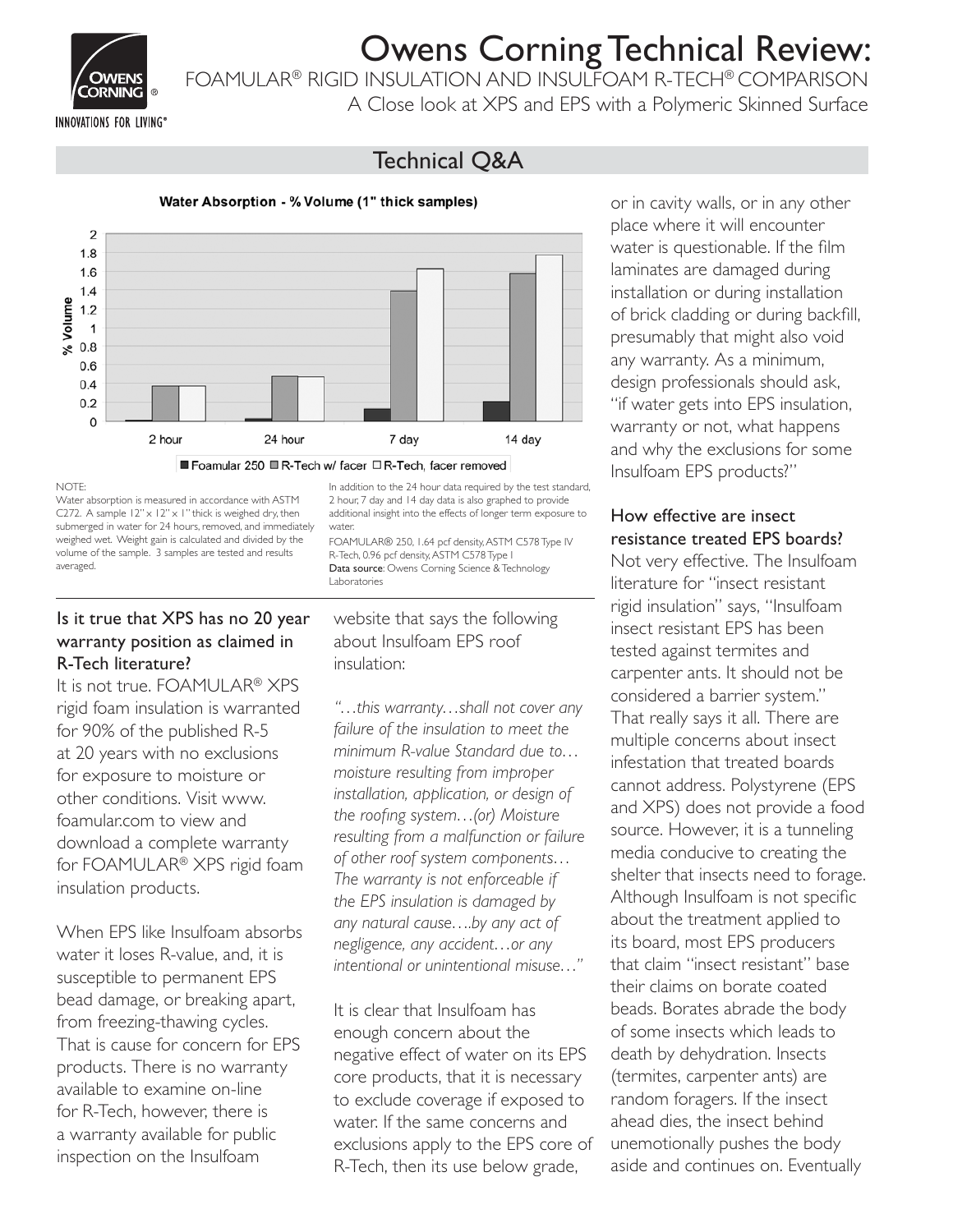

FOAMULAR® RIGID INSULATION AND INSULFOAM R-TECH® COMPARISON

**INNOVATIONS FOR LIVING®** 

A Close look at XPS and EPS with a Polymeric Skinned Surface

the foragers will tunnel through the polystyrene, making their way through the foam to find a food source. Or, they may just as randomly turn away and tunnel another direction. The treatments may slow them down, but it is not a sure stop method.

Further, borates are water soluble. After years of in-situ EPS water absorption, the bead coatings may dissolve and lose effectiveness. And, termites/carpenter ants are just as likely to randomly choose a path behind the board, between the board and the foundation or wall. The concern for the use of any foam plastic is that it conceals the path that insects use to gain access to a building food source. If insects travel behind the treated board, the treatment is ineffective, therefore the Insulfoam disclaimer that the treated board "should not be considered a barrier system." These practical facts are the reason why some property insurers will not warrant "treated" insulation boards on homes, despite building code provisions that may accept treated insulation boards. Without termite insurance, home sale and re-sale is blocked and "treated or not treated boards" are a moot point.

#### Do reflective foil facers add R-value?

Yes, but only if installed in the rare proper application. As stated in R-Tech literature, reflective films can add thermal resistance if the metallic film is placed toward a

## Technical Q&A

dead air space. What is not stated in R-Tech literature are other important caveats necessary to gain thermal resistance from reflective surfaces. Chapter 25 of the ASHRAE Fundamentals Handbook states the "…air space (must be) of uniform thickness, bounded by plane, smooth, parallel surfaces with no air leakage to or from the space…" Those conditions rarely exist in real construction, such as masonry cavity walls, where the back of the brick is neither plane, smooth nor parallel due to mortar extrusion from joints. Also, air spaces in masonry cavity walls are typically ventilated to allow for drainage and air circulation. All of these details minimize the value of reflective surfaces in most masonry wall air spaces. And, it must be noted that cavities in masonry walls exist to drain water. They are often wet. A wet masonry cavity is not a good place for EPS insulation that absorbs water.

#### Is it necessary to treat polystyrene board to make it mold and mildew resistant?

No. Untreated, unfaced FOAMULAR® XPS rigid foam insulation was tested according to ASTM Method C665-98 and C1338-00. This is a 28 day comparative test to determine whether insulation materials support no greater growth of fungi than the surrounding materials of the structure being insulated. For ASTM Method

C1338-00, five fungal cultures are used: Aspergillus niger (American Type Culture Collection 9642), Aspergillus versicolor (ATCC 11730), Chaetomium globosum (ATCC 6205), Aspergillus flavus (ATCC 9643) and Penicillium funiculosum (ATCC 11 797). Microscopic examination of the test insulation material after 28 days incubation showed no fungal growth.

That said, mold and mildew can grow on any surface if mold spores (abundant in the environment), adequate temperature  $(40^{\circ}$  to 100° F), food (such as dust films), and moisture, are present. Mold spores, temperature and dust are beyond our control. So, the key is to choose insulation materials such as FOAMULAR® XPS rigid foam insulation that discourage water absorption and accumulation.

#### Is it true that R-Tech is "CFC Free"?

It is true, just as it is true that FOAMULAR® XPS rigid foam insulation is also CFC free and has been since 1992, the year of the international mandate of the Montréal Protocol. In 1992 FOAMULAR® rigid foam insulation converted to an HCFC blowing agent, known to be 90% less ozone depleting than the previous CFC system. By January 2010, HCFC's will be eliminated and replaced with an even more environmentally friendly blowing agent system.